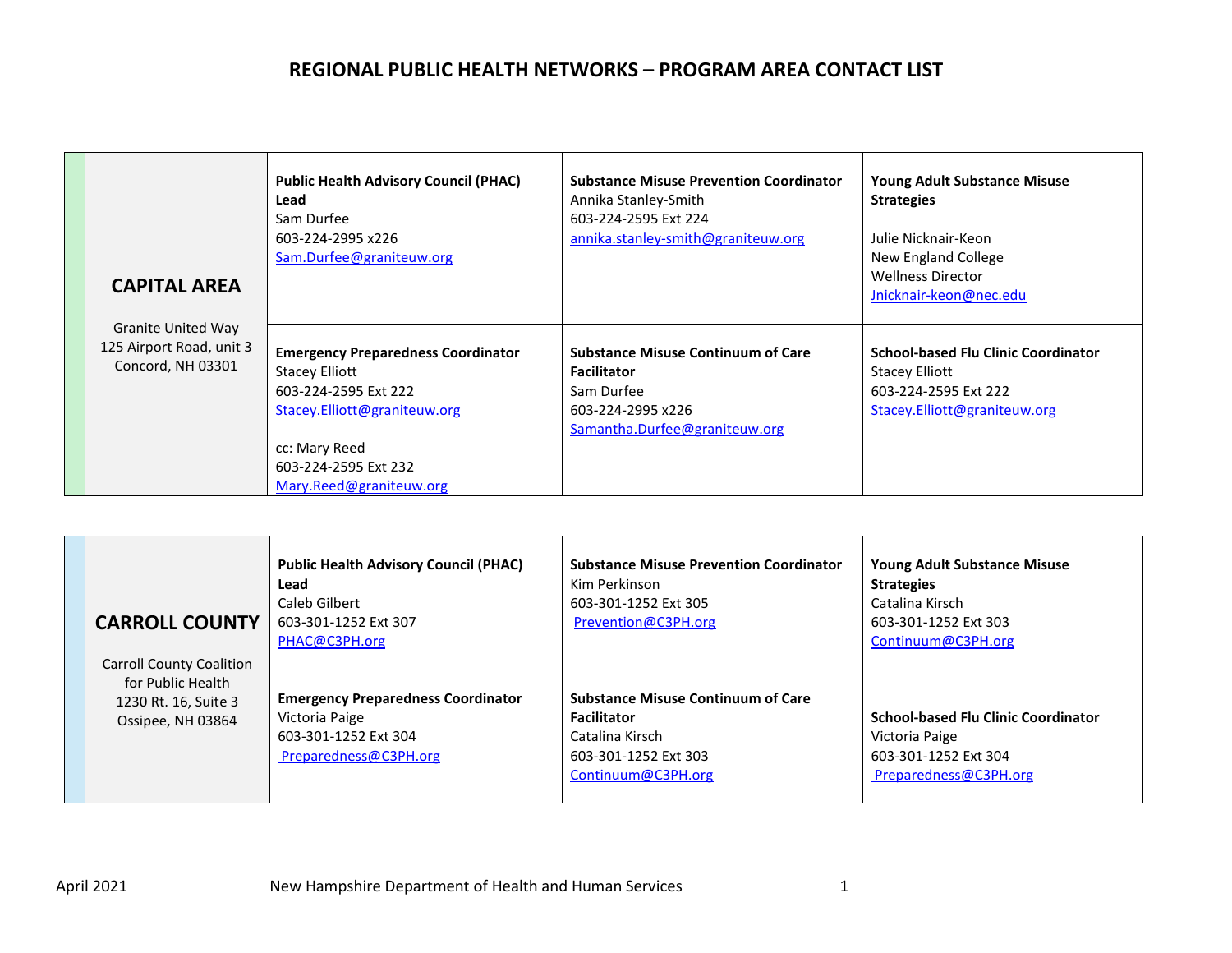| <b>CENTRAL NH</b><br>Mid-State Health Center<br>101 Boulder Point Dr.<br>Suite 1<br>Plymouth, NH 03264-<br>1130                 | <b>Public Health Advisory Council (PHAC)</b><br>Lead<br>Samantha Hooper<br>603-536-4099 Ext 1308<br>shooper@midstatehealth.org<br><b>Emergency Preparedness Coordinator</b><br>Angel Ekstrom<br>603-238-3602<br>aekstrom@midstatehealth.org | <b>Substance Misuse Prevention Coordinator</b><br>Elizabeth Brochu<br>603-536-9793<br>ebrochu@cadyinc.org<br>Communities for Alcohol & Drug-Free Youth<br>94 Highland Street, Plymouth, NH 03264<br><b>Substance Misuse Continuum of Care</b><br><b>Facilitator</b><br>Deb Naro<br>603-536-9793<br>dnaro@cadyinc.org<br>Communities for Alcohol & Drug-Free Youth<br>94 Highland Street, Plymouth, NH 03264 | Young Adult Substance Misuse Strategies<br>Emily Shanahan<br>603-536-9793<br>eshanahan@cadyinc.org<br>Communities for Alcohol & Drug-Free<br>Youth<br>94 Highland Street, Plymouth, NH 03264<br><b>School-based Flu Clinic Coordinator</b><br>Angel Ekstrom<br>603-238-3602<br>aekstrom@midstatehealth.org |
|---------------------------------------------------------------------------------------------------------------------------------|---------------------------------------------------------------------------------------------------------------------------------------------------------------------------------------------------------------------------------------------|-------------------------------------------------------------------------------------------------------------------------------------------------------------------------------------------------------------------------------------------------------------------------------------------------------------------------------------------------------------------------------------------------------------|------------------------------------------------------------------------------------------------------------------------------------------------------------------------------------------------------------------------------------------------------------------------------------------------------------|
| <b>GREATER</b><br><b>MANCHESTER</b><br><b>Manchester Public Health</b><br>Department<br>1528 Elm Street<br>Manchester, NH 03101 | <b>Public Health Advisory Council (PHAC)</b><br>Lead<br>Anna Thomas<br>603-657-2700<br>athomas@manchesternh.gov<br><b>Emergency Preparedness Coordinator</b><br>Phil Alexakos<br>603-657-2712<br>palexako@manchesternh.gov                  | <b>Substance Misuse Prevention Coordinator</b><br>Mary Forsythe-Taber<br>888-573-8860<br>mft@mih4u.org<br>Makin' It Happen Coalition for Resilient Youth<br>1 Sundial Ave #219N Manchester, NH 03104<br><b>Substance Misuse Continuum of Care</b><br><b>Facilitator</b><br><b>Brian Mooney</b><br>603-836-6266<br>Cell 603-770-7958.<br>brm@mih4u.org                                                       | <b>Young Adult Substance Misuse</b><br><b>Strategies</b><br>Mary Forsythe-Taber<br>888-573-8860<br>mft@mih4u.org                                                                                                                                                                                           |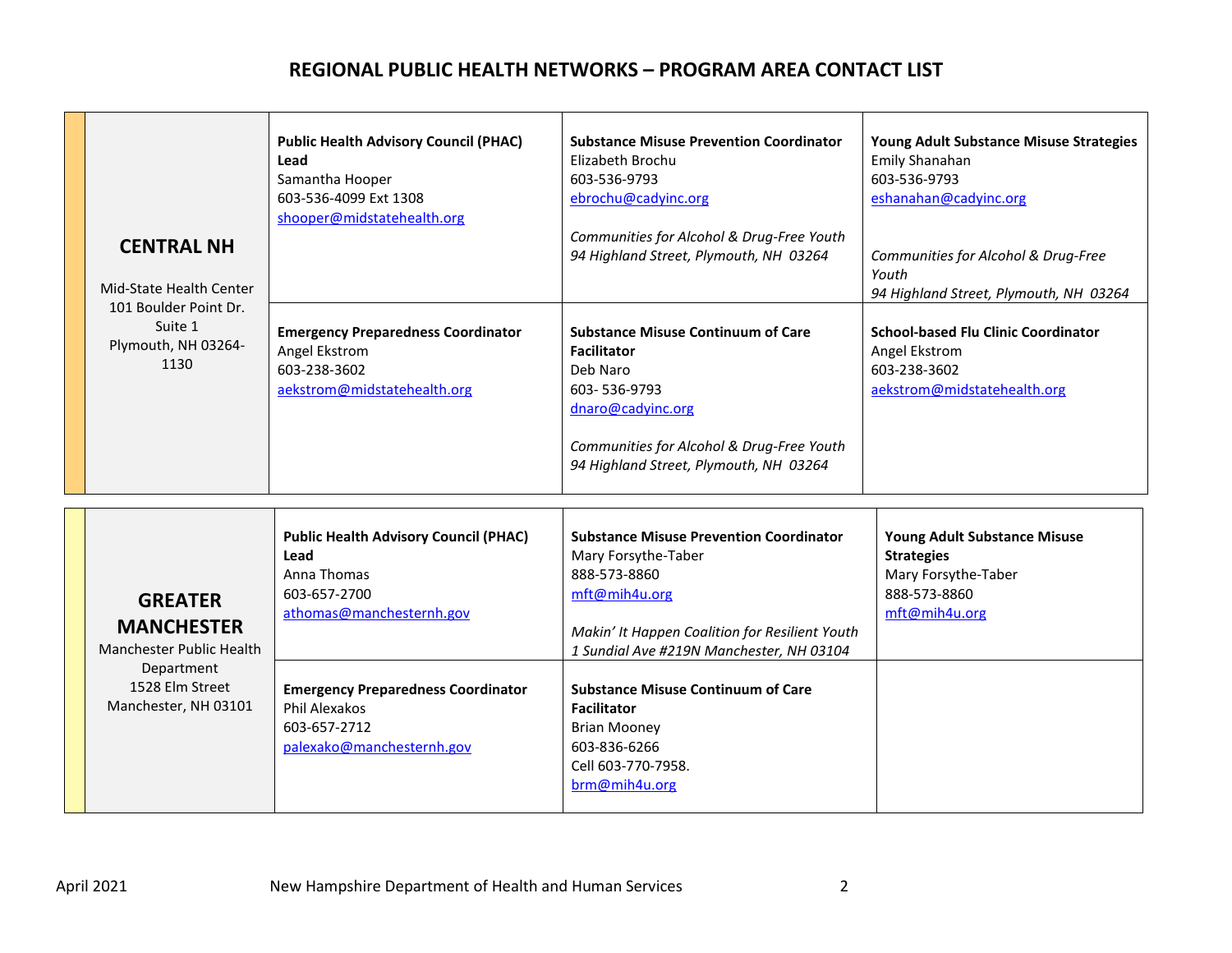| <b>GREATER</b><br><b>MONADNOCK</b>                       | <b>Public Health Advisory Council (PHAC)</b><br>Lead<br>Tammy Dwyer<br>603-354-5454 Ext 2232<br>tdwyer@cheshire-med.com | <b>Substance Misuse Prevention Coordinator</b><br>Tricia Zahn (Interim)<br>603-354-5454 Ext.3030<br>tzahn@cheshire-med.com                      |  |
|----------------------------------------------------------|-------------------------------------------------------------------------------------------------------------------------|-------------------------------------------------------------------------------------------------------------------------------------------------|--|
| <b>Cheshire County</b><br>33 West St.<br>Keene, NH 03431 | <b>Emergency Preparedness Coordinator</b><br>Jane Parayil<br>603-354-5454 Ext.3034<br>jparayil@cheshire-med.com         | <b>Substance Misuse Continuum of Care</b><br><b>Facilitator</b><br>John Letendre<br>603-354-5400 (main) ext. 2378<br>jletendre@cheshire-med.com |  |

| <b>GREATER</b><br><b>NASHUA</b><br>Nashua Div. of Public                     | <b>Public Health Advisory Council (PHAC)</b><br>Lead<br>Patty Crooker<br>603-589-4507<br>crookerp@nashuanh.gov | <b>Substance Misuse Prevention Coordinator</b><br>Lisa Vasquez<br>603-589-4538<br>vasquezL@nashuanh.gov<br>Beyond Influence-Substance Misuse<br>Prevention |  |
|------------------------------------------------------------------------------|----------------------------------------------------------------------------------------------------------------|------------------------------------------------------------------------------------------------------------------------------------------------------------|--|
| Health & Community<br><b>Services</b><br>18 Mulberry St.<br>Nashua, NH 03060 | <b>Emergency Preparedness Coordinator</b><br><b>Bobbie Bagley</b><br>603-589-4546<br>bagleyb@nashuanh.gov      | <b>Substance Misuse Continuum of Care Staff</b><br>Representative<br>Lisa Vasquez<br>603-589-4538<br>vasquezL@nashuanh.gov                                 |  |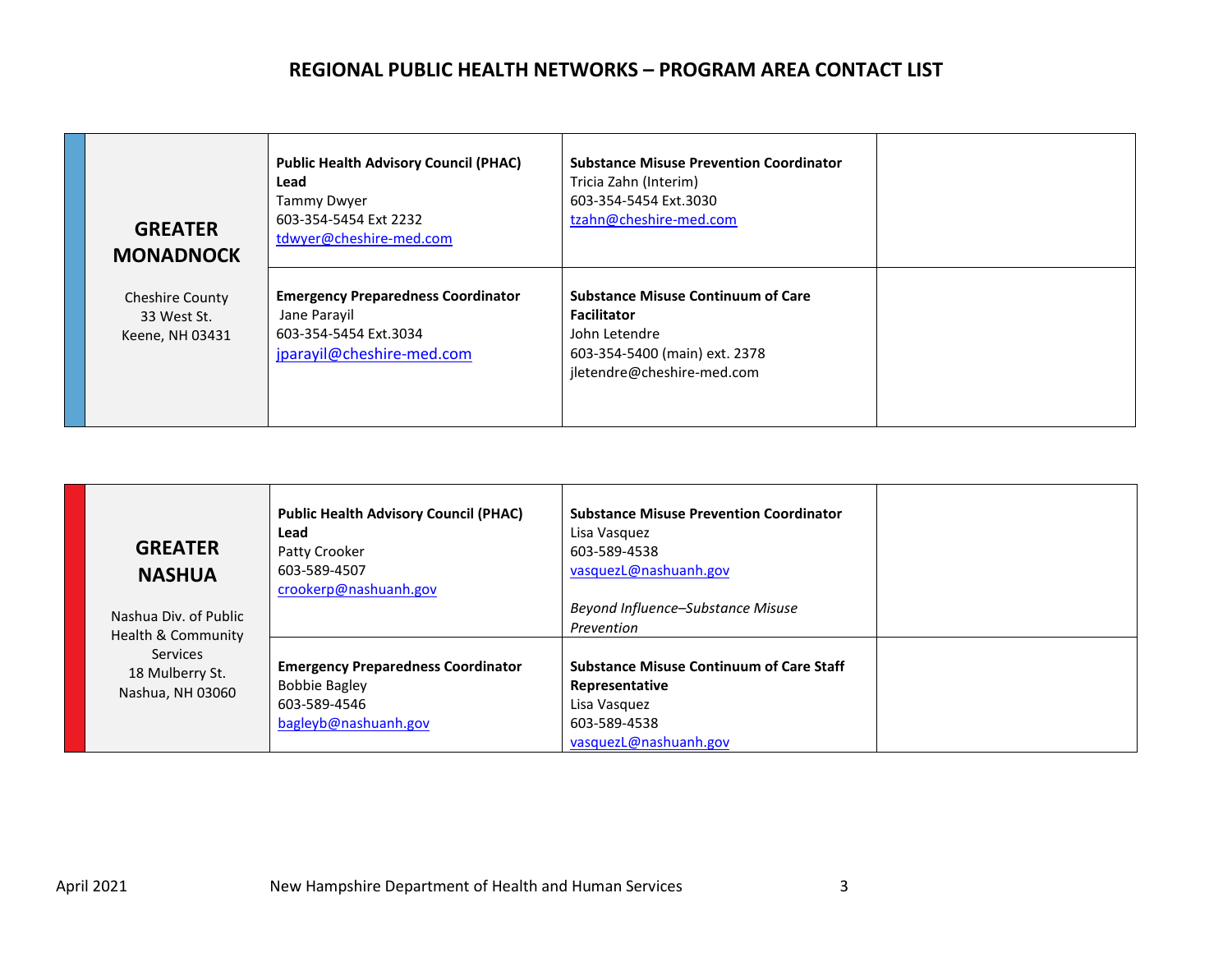| <b>GREATER</b><br><b>SULLIVAN</b>                              | <b>Public Health Advisory Council (PHAC)</b><br>Lead<br>Taralyn Bielaski<br>taralyn.bielaski@newlondonhospital.org<br>603-603-526-5083 | <b>Substance Misuse Prevention Coordinator</b><br>Jacqui Baker<br>603-932-6375<br>Jacqui.baker@hitchcock.org                             | <b>Young Adult Substance Misuse</b><br><b>Strategies</b><br>Lauren Chambers<br>603-653-6821<br>Lauren.E.Chambers@hitchcock.org |
|----------------------------------------------------------------|----------------------------------------------------------------------------------------------------------------------------------------|------------------------------------------------------------------------------------------------------------------------------------------|--------------------------------------------------------------------------------------------------------------------------------|
| Dartmouth Hitchcock<br>5 Dunning Street<br>Claremont, NH 03743 | <b>Emergency Preparedness Coordinator</b><br>Stephen Belmont<br>Stephen.J.Belmont@Hitchcock.org<br>603-306-7660                        | <b>Substance Misuse Continuum of Care</b><br><b>Facilitator</b><br>Lauren E. Chambers<br>603-653-6821<br>Lauren.E.Chambers@hitchcock.org | <b>School-based Flu Clinic Coordinator</b><br>Stephen Belmont<br>Stephen.J.Belmont@Hitchcock.org<br>603-306-7660               |

|                                                                                              | <b>NORTH COUNTRY</b>                                                                                  | <b>Public Health Advisory Council (PHAC)</b><br>Lead<br>Annette Cole<br>603-259-4767<br>acole@nchcnh.org                       | <b>Substance Misuse Prevention Coordinator</b><br>Greg Williams<br>603-259-3700, Ext 295<br>GWilliams@nchcnh.org | <b>Young Adult Substance Misuse</b><br><b>Strategies</b><br><b>Bob Thompson</b><br>603-259-3700<br>bthompson@nchcnh.org |
|----------------------------------------------------------------------------------------------|-------------------------------------------------------------------------------------------------------|--------------------------------------------------------------------------------------------------------------------------------|------------------------------------------------------------------------------------------------------------------|-------------------------------------------------------------------------------------------------------------------------|
| North Country Health<br>Consortium<br>262 Cottage St., Suite 230<br>Littleton, NH 03561-0348 | <b>Emergency Preparedness Coordinator</b><br>Zina Schmidt<br>603-259-3700 x255<br>zschmidt@nchcnh.org | <b>Substance Misuse Continuum of Care</b><br><b>Facilitator</b><br><b>Bob Thompson</b><br>603-259-3700<br>bthompson@nchcnh.org | <b>School-based Flu Clinic Coordinator</b><br>Annette Cole<br>603-259-4767<br>acole@nchcnh.org                   |                                                                                                                         |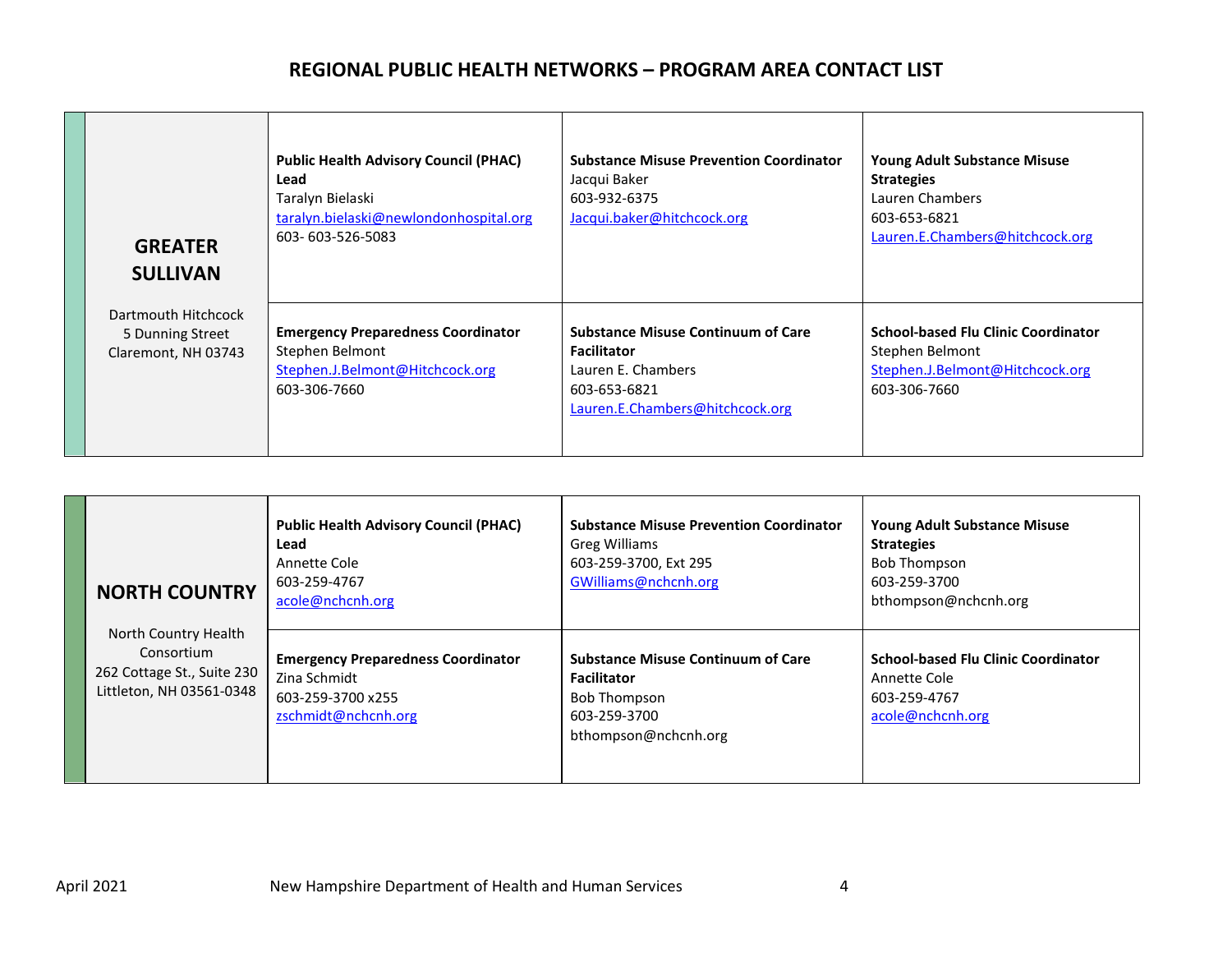| <b>SEACOAST</b><br>Lamprey Health Care | <b>Public Health Advisory Council (PHAC)</b><br>Lead<br>Maria Reyes<br>603-244-7313<br>mreyes@seacoastphn.org | <b>Substance Misuse Prevention Coordinator</b><br>Lindsey Messina<br>603-244-7313<br>Imessina@seacoastphn.org            | <b>Young Adult Strategy Coordinator</b><br>Maria Reyes<br>603-244-7313<br>mreyes@seacoastphn.org |
|----------------------------------------|---------------------------------------------------------------------------------------------------------------|--------------------------------------------------------------------------------------------------------------------------|--------------------------------------------------------------------------------------------------|
| 128 Route 27<br>Raymond, NH 03077      | <b>Emergency Preparedness Manager</b><br>Paula Smith (interim)<br>603-895-1514 x 1<br>psmith@snhahec.org      | <b>Substance Misuse Continuum of Care</b><br><b>Facilitator</b><br>Maria Reves<br>603-244-7313<br>mreyes@seacoastphn.org |                                                                                                  |

| <b>SOUTH</b>                                                               | <b>Public Health Advisory Council (PHAC)</b><br>Lead<br>Donna Tighe<br>603-425-2545<br>dtighe@chsgreaterderry.org | <b>Substance Misuse Prevention Coordinator</b><br>Kate MacDonald<br>603-505-7216<br>katemacdonald@catsnh.org                                                        | <b>Young Adult Substance Misuse</b><br><b>Strategies</b><br>Elizabeth O'Connell<br>603-437-8477<br>Eo'connell@urteachers.org |
|----------------------------------------------------------------------------|-------------------------------------------------------------------------------------------------------------------|---------------------------------------------------------------------------------------------------------------------------------------------------------------------|------------------------------------------------------------------------------------------------------------------------------|
| <b>CENTRAL</b>                                                             |                                                                                                                   |                                                                                                                                                                     |                                                                                                                              |
| <b>Granite United Way</b><br>125 Airport Road, unit 3<br>Concord, NH 03301 | <b>Emergency Preparedness Coordinator</b><br>Colleen Monks<br>603-421-2323<br>Colleen.Monks@hcahealthcare.com     | <b>Substance Misuse Continuum of Care</b><br><b>Facilitator</b><br>Kate MacDonald<br>603-505-7216<br>katemacdonald@catsnh.org<br>Sue Centner<br>director@catsnh.org |                                                                                                                              |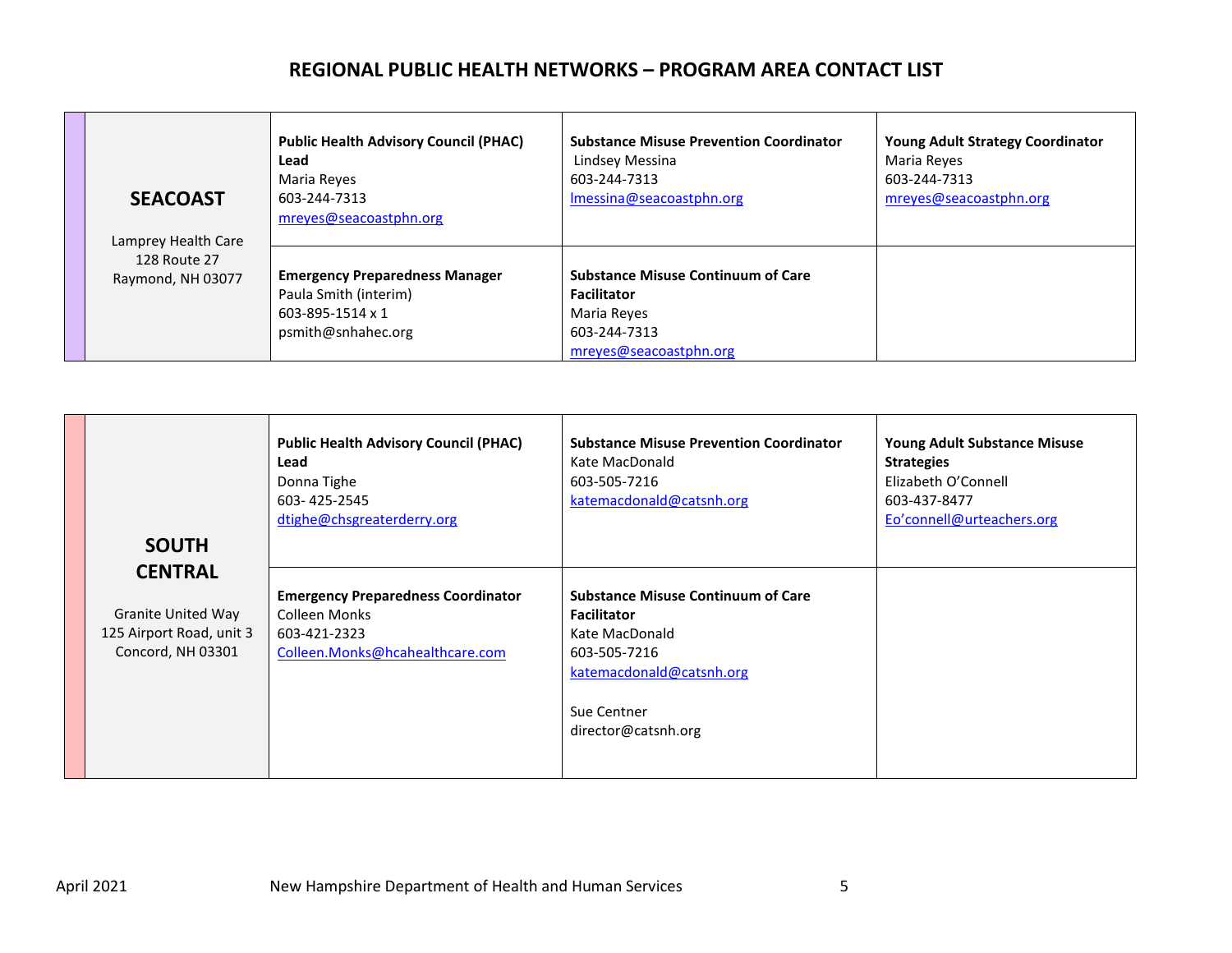| <b>STRAFFORD</b><br><b>COUNTY</b> | <b>Public Health Advisory Council (PHAC)</b><br>Lead<br><b>Ashley Desrochers</b><br>603-749-2346, Ext 2533<br>ACiampa@goodwinch.org | <b>Substance Misuse Prevention Coordinator</b><br>Cora Long<br>603-516-2564<br>clong@goodwinch.org | <b>Young Adult Substance Misuse</b><br><b>Strategies</b><br><b>Ashley Desrochers</b><br>603-994-6340<br>aciampa@goodwinch.org |
|-----------------------------------|-------------------------------------------------------------------------------------------------------------------------------------|----------------------------------------------------------------------------------------------------|-------------------------------------------------------------------------------------------------------------------------------|
|                                   |                                                                                                                                     | <b>ONE Voice for Strafford County</b>                                                              |                                                                                                                               |
| Greater Seacoast                  |                                                                                                                                     |                                                                                                    |                                                                                                                               |
| Community Health                  | <b>Emergency Preparedness Coordinator</b>                                                                                           | <b>Substance Misuse Continuum of Care</b>                                                          | <b>School-based Flu Clinic Coordinator</b>                                                                                    |
| 311 Rt. 108                       | Mary Kerr                                                                                                                           | <b>Facilitator</b>                                                                                 | Lara Drolet                                                                                                                   |
| Somersworth, NH 03878             | 603-312-8145                                                                                                                        | Ashley Wright                                                                                      | 603-516-2564                                                                                                                  |
|                                   | <b>Transformative Healthcare</b>                                                                                                    | 603-994 6357                                                                                       | lwillard@goodwinch.org                                                                                                        |
|                                   | mkerr@transformativehc.com                                                                                                          | awright@goodwinch.org                                                                              |                                                                                                                               |
|                                   |                                                                                                                                     |                                                                                                    |                                                                                                                               |

| <b>UPPER VALLEY</b><br>Dartmouth Hitchcock<br><b>Memorial Hospital</b> | <b>Public Health Advisory Council (PHAC)</b><br>Lead<br>Alice Ely<br>603-523-7100<br>alice.ely@mvhi.org<br>One Court Street, #378<br>Lebanon, NH 03766 | <b>Substance Misuse Prevention Coordinator</b><br>Andrea Smith<br>Andrea.E.Smith@hitchcock.org<br>603-653-6821                           | <b>Young Adult Substance Misuse</b><br><b>Strategies</b><br>Lauren Chambers<br>Lauren.E.Chambers@hitchcock.org<br>603-653-6821 |
|------------------------------------------------------------------------|--------------------------------------------------------------------------------------------------------------------------------------------------------|------------------------------------------------------------------------------------------------------------------------------------------|--------------------------------------------------------------------------------------------------------------------------------|
| 1 Medical Center Dr.<br>Lebanon, NH 03756                              | <b>Emergency Preparedness Coordinator</b><br>Anna M. Hullinger<br>603-301-5155<br>Anna.M.Hullinger@hitchcock.org                                       | <b>Substance Misuse Continuum of Care</b><br><b>Facilitator</b><br>Lauren E. Chambers<br>603-653-6821<br>Lauren.E.Chambers@hitchcock.org | <b>School-based Flu Clinic Coordinator</b><br>Anna M. Hullinger<br>603-301-5155<br>Anna.M.Hullinger@hitchcock.org              |